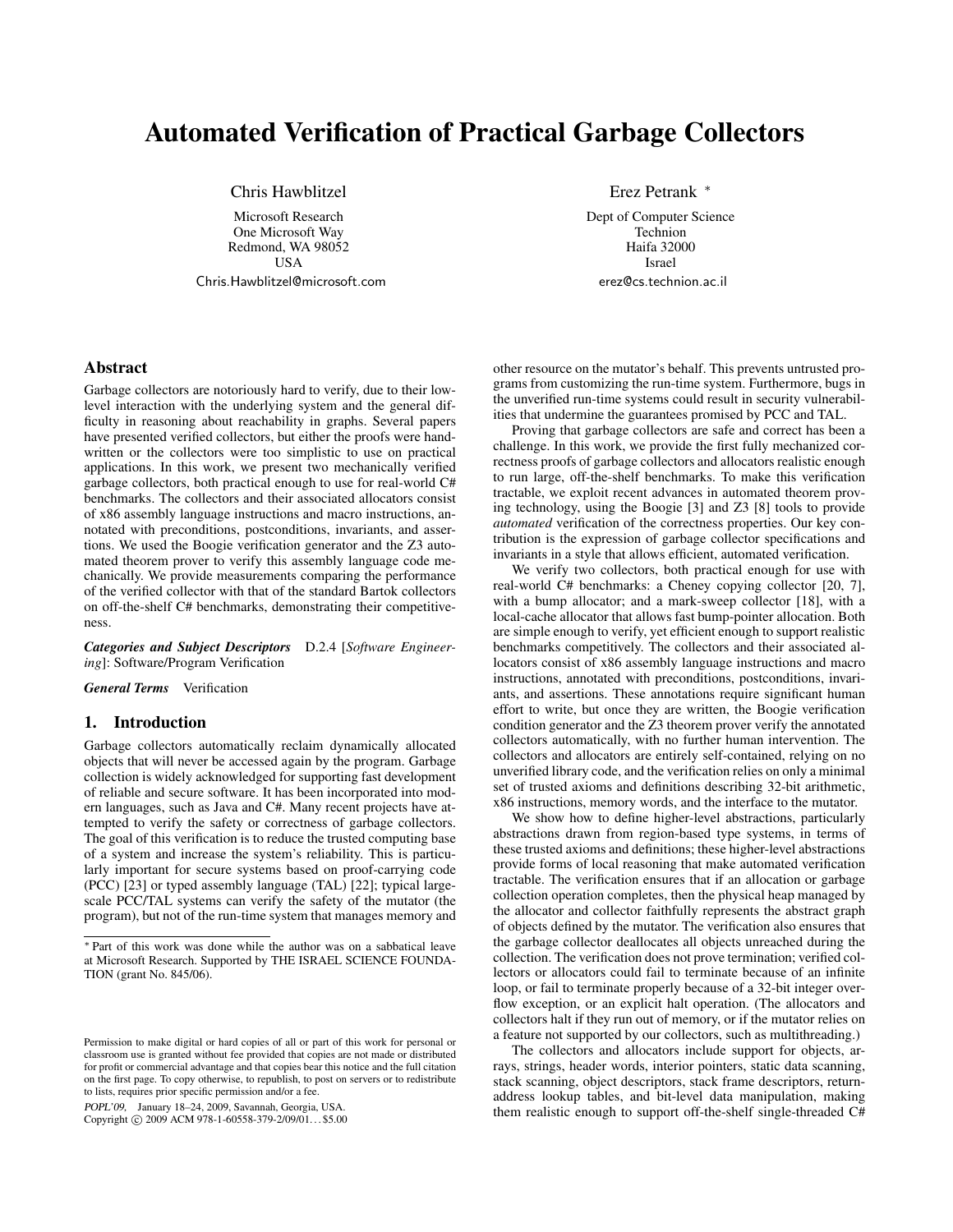benchmarks compiled with the Bartok compiler, using the native Bartok memory layouts and descriptor formats. To assess the efficacy of the proposed collectors, we ran the verified collectors with the Bartok runtime and compared their performance with the standard Bartok mark-sweep and generational copying collectors. The verified collectors demonstrated competitive performance.

The contributions in this paper include:

- 1. We provide the first mechanically verified garbage collectors that support a real-world object model, including vtables, arrays, object descriptors, stacks, etc.
- 2. We provide the first mechanically verified garbage collectors that can link to code generated by a real-world, optimizing compiler (Bartok).
- 3. We demonstrate how to apply *automated* verification to garbage collectors, including both copying and mark-sweep garbage collectors. This automation allows scaling the verification to realistic collectors without employing a huge human effort.
- 4. We propose a simple, efficient, easy-to-verify mark-sweep collector and allocator based on local caches.
- 5. We provide the first performance measurements of off-the-shelf C# benchmarks running on top of verified garbage collectors.

*Outline.* Section 2 discusses previous work on garbage collector verification. Section 3 describes Boogie and Z3. Section 4 presents a complete example mark-sweep collector and allocator in the BoogiePL programming language [3], describing the specification and invariants in detail. Section 5 generalizes Section 4's ideas to cover copying collectors, borrowing ideas from region-based type systems. Section 6 presents two simple, yet practical, collectors (and their allocators): a Cheney-queue copying collector and an iterative mark-sweep collector. Section 7 shows that the practical collectors perform reasonably well compared to Bartok's native collectors on a range of off-the-shelf C# benchmarks. Section 8 concludes.

*Code availability.* The garbage collectors were coded in an x86 like subset of the BoogiePL language; a small tool automatically extracted the x86 instructions, which were assembled and linked with the benchmarks (see Section 6.3). The complete BoogiePL code for the two practical collectors is available as part of the public Microsoft Research Singularity RDK2 source (in "Source Code", in the base/Imported/Bartok/runtime/verified/GCs directory, which can be browsed without downloading all of Singularity) at:

http://www.codeplex.com/singularity

The Boogie and Z3 tools (April 2008 release), used to verify the two collectors, are available from:

http://research.microsoft.com/specsharp/

## 2. Background and related work

Hand-written proofs of garbage collector correctness, at least for abstract models of garbage collectors, go back decades (e.g., [9, 10, 4, 17]). The work of Birkedal *et al*[4] is noteworthy for formally proving a Cheney copying collector correct, rather than a mark-sweep collector, and emphasizing *local reasoning* based on separation logic. Nevertheless, the local reasoning is used mainly to separate pieces of the invariant at a coarse granularity (e.g. separating invariants about forwarded objects from unforwarded objects); we offer a different perspective on local reasoning in section 5.

Other work [25, 13, 14, 15, 12] has mechanically proven garbage collector correctness, but only for mark-sweep collectors, and only using abstract models of memory (for instance, representing the heap as just a mathematical graph and the root set as just a mathematical set), and only using abstract models of programs rather than programs executable on real hardware. These papers used interactive theorem provers, with the exception of Russinoff[25], and even this paper required over 100 explicitly user-declared lemmas (each of which was automatically proved). More recently, McCreight *et al* [19] used an interactive theorem prover to verify the correctness of both mark-sweep and copying collectors written in a RISC-like assembly language, with a more realistic memory model. This required an enormous effort though, relying on over 10000 lines of Coq scripts per collector, and the treatment of the memory still falls short of what realistic compilers expect: the collectors assume that every object has exactly two fields, and there is no stack, no static data area, no object and stack frame descriptors, and so on. We adopt McCreight *et al*'s definition of correctness as a starting point for our work.

Several papers [27, 21] use typed regions to implement typesafe copying garbage collectors; these garbage collectors copy live data from an old region to a new region, and then (safely) delete the old region. Type safety is a weaker property than correctness, though, and these techniques don't obviously extend to mark-sweep collection. We borrow ideas from typed regions to help us verify our copying collector.

Vechev *et al.* [26] describe how to mechanically fit prefabricated, high-level garbage collection building blocks together in a provably correct way, but they do not mechanically verify the building blocks themselves.

## 3. Boogie and Z3

BoogiePL is a simple imperative programming language designed to support automated program verification. It includes pure (sideeffect free) expressions, written in a standard C/C#/Java syntax, imperative statements (which may update local variables and global variables), pure functions, and imperative procedures. Procedures support preconditions and postconditions, written with the keywords requires and ensures, that specify what must be true upon entry to the procedure and what the procedure guarantees is true upon exit from the procedure. Within a procedure, loop invariants for while loops are written with the invariant keyword. The following example shows a pure function Pos, which returns true if its argument is positive, and a procedure IncreaseX that adds a positive number y to a global variable x:

function{:expand true} Pos(i:int)returns(bool){i>0} var x:int;

procedure IncreaseX(y:int) requires Pos(y); modifies x; ensures  $x > old(x)$ ; {  $x := x + y;$ }

In this example, the expression  $old(x)$  refers to the value of x at the beginning of the procedure's execution, so that the postcondition "ensures  $x > old(x)$ ;" says that x will have a larger value upon exit from the procedure than upon entry to the procedure. A procedure must disclose all the global variables it modifies (just x in this example); this allows callers of the procedure to know which variables remain unmodified by the procedure. The expand true annotation turns a function definition into a macro that is expanded to its definition whenever it is used, so that "requires Pos(y);" is just an abbreviation for "requires  $y > 0$ ;". (Recursive or mutually recursive macro defintions are disallowed.)

Our programs occasionally use the statement "assert P;", which asks the verifier to prove P, which is then used as a lemma for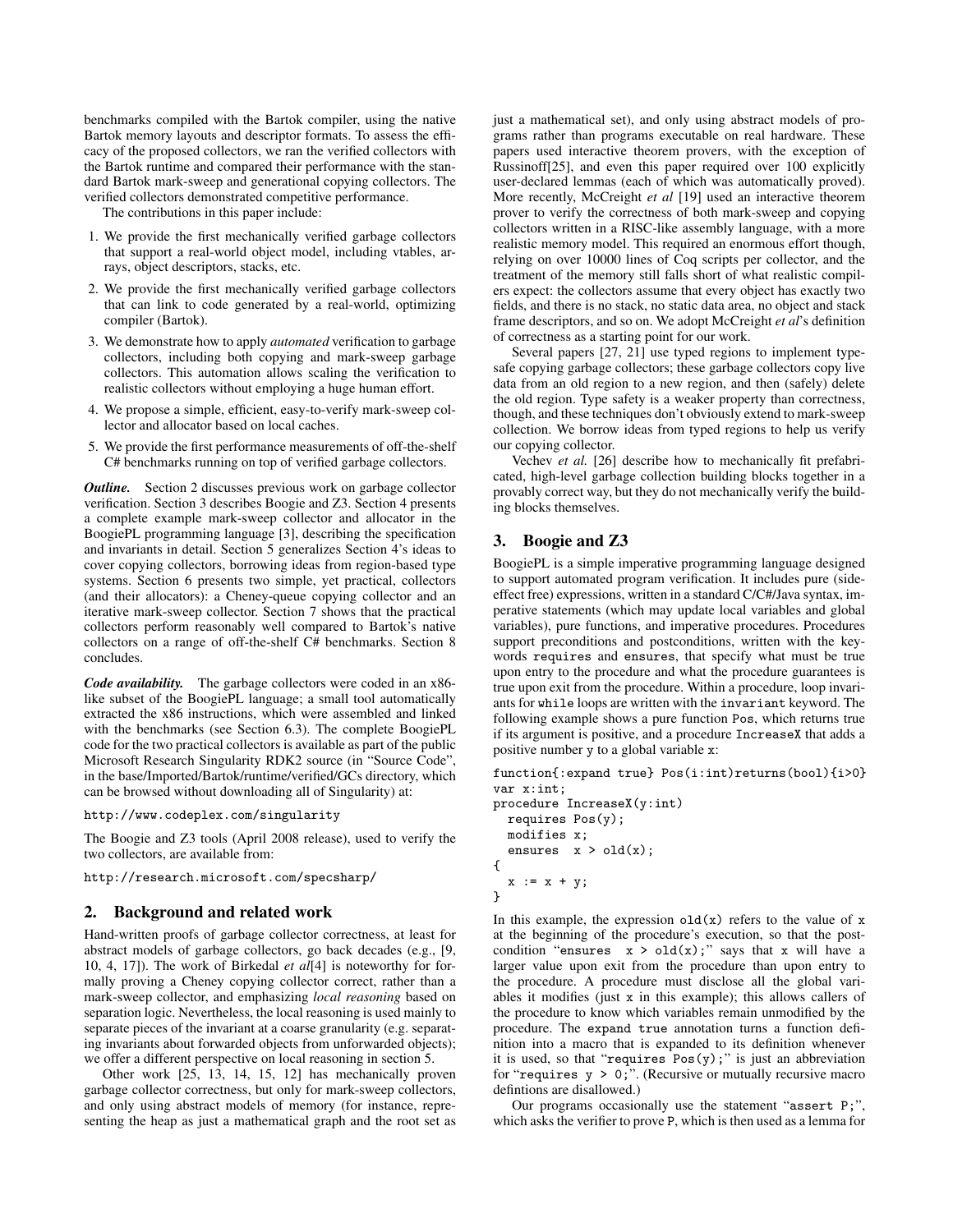subsequent proving. (We do not use the statement "assume P;", which introduces a new lemma P *without* proof, since this would make our verification unsound.)

The Boogie tool generates verification conditions from the BoogiePL code. These verification conditions are logical formulas that, if valid, guarantee that each procedure call satisfies the procedure's precondition, each procedure guarantees its postcondition, and each loop invariant holds on entry to the loop and is maintained by each loop iteration. Boogie passes these verification conditions to an automated theorem prover, which attempts to prove the validity of the verification conditions. We use the Z3 theorem prover, which is efficient, scales to large formulas, and reasons about many useful first-order logic theories, including integers, bit vectors, arrays, and uninterpreted functions.

BoogiePL's data types are more purely mathematical than the data types in conventional programming languages. The type int represents mathematical integers, ranging from negative infinity to positive infinity, while bv32 represents 32-bit values. The theorem prover support for int is more mature and efficient than for bv32, so we used int wherever possible (section 6 describes how we reconciled this approach with the x86's native 32-bit words).

BoogiePL also supports array types [int]t for any element type t, defining arrays as simple mappings from mathematical integers to elements. The BoogiePL "select" expression a[i] retrieves element i from array a, where i can be any integer. The BoogiePL "update" expression  $a[i := v]$  generates a new array, equal to a except at element i, where the new array contains the value v, so that  $(a[i := v])[i] == v$  is true for any a, i, and v. For convenience, the statement "a[i]  $:= v;$ " is an abbreviation for "a :=  $(a[i := v])$ ;". Arrays can also be multidimensional: an array a of type  $[\text{int},\text{int}]\text{t}$  supports a select expression a $[\text{i}1,\text{i}2]$ and an update expression  $a[i1,i2 := v]$ . Note that BoogiePL arrays lack many properties of say, Java arrays. For example, BoogiePL arrays are not references, so there's no issue of aliasing: the statement " $a := b$ ;" assigns a copy of array b to variable a.

Due to formatting constraints, the BoogiePL code shown in this paper omits most type annotations. We abbreviate  $a \leq b \& b \leq c$ as a<=b<c, and function{:expand true} as fun. The notation " $\forall$ <sup>T</sup>" is an abbreviation for the universal quantifier " $\forall$ " with a particular *trigger* "T", used as a hint to Z3, as described further in Section 4.3. For now, the reader may ignore the "T".

## 4. A miniature collector in BoogiePL

This section presents a miniature allocator and mark-sweep collector written in the BoogiePL programming language, introducing some of the invariants used by the more realistic collectors in subsequent sections. The allocator and collector are implemented as a single BoogiePL file, shown in its entirety in Figures 1-5. When run on this example garbage collector, Boogie verifies all 7 procedures in the collector in less than 2 seconds; since Boogie and Z3 process BoogiePL files entirely automatically, no human assistance or proof scripts are required.

The miniature collector assumes that every object has exactly two fields, numbered 0 and 1, and each field holds a non-null pointer to some object. The collector manages memory addresses in the range memLo...memHi  $-1$ , where memLo and memHi are constants such that  $0 \leq \text{memLo} \leq \text{memHi} - 1$ , but whose values are otherwise unspecified (see Figure 1). Memory is object addressed, rather than byte addressed or word addressed, so that each memory location in the range memLo...memHi - 1 contains either an entire object, or free space big enough to allocate an object in. The variable Mem, of type [int,int]int, represents all of memory; for each address i in the range memLo...memHi - 1 and field field in the range 0...1, the value Mem[i,field] holds the contents of the field field in the object at address i.

```
function{:expand false} T(i) { true }
const NO_ABS:int, memLo:int, memHi:int;
axiom 0 < memLo <= memHi;
fun memAddr(i) { memLo <= i < memHi }
fun Unalloc(i) { i == 0 }
fun White(i) { i == 1 }
fun Gray(i) { i == 2 }
fun Black(i) { i == 3 }
var Mem:[int,int]int, Color:[int]int;
var $toAbs:[int]int, $AbsMem:[int,int]int;
fun WellFormed($toAbs) {
  (\forall^T \texttt{i} 1 \forall^T \texttt{i} 2. memAddr(i1) && memAddr(i2)
     && $toAbs[i1] != NO_ABS
     && $toAbs[i2] != NO_ABS
     && i1 != i2
   ==> $toAbs[i1] != $toAbs[i2])
}
fun Pointer($toAbs, ptr, $abs) {
    memAddr(ptr) && $abs != NO_ABS
 &\& $toAbs[ptr] == $abs
}
fun ObjInv(i, $toAbs, $AbsMem, Mem) {
  $toAbs[i] != NO_ABS ==>Pointer($toAbs, Mem[i,0], $AbsMem[$toAbs[i],0])
   && Pointer($toAbs, Mem[i,1], $AbsMem[$toAbs[i],1])
}
fun GcInv(Color, $toAbs, $AbsMem, Mem) {
    WellFormed($toAbs)
 && (\forall^T \text{i.} \text{memAddr}(\text{i.}) ==ObjInv(i, $toAbs, $AbsMem, Mem)
     && 0 <= Color[i] < 4
     && (Black(Color[i]) ==> !White(Color[Mem[i,0]])
                            && !White(Color[Mem[i,1]]))
     & ( ($toAbs[i] == NO ABS <==> Unalloc(Color[i]))}
fun MutatorInv(Color, $toAbs, $AbsMem, Mem) {
    WellFormed($toAbs)
 && (\forall^T \text{i.} \text{memAddr}(\text{i.}) ==ObjInv(i, $toAbs, $AbsMem, Mem)
     && 0 <= Color[i] < 2
     & ( ($toAbs[i] == NO ABS <==> Unalloc(Color[i]))}
```


The allocator and collector use a variable Color to represent the state of memory at each address. If Color[i] is 0, the memory at address i is free. Otherwise, the memory is occupied by an object and is either colored white  $(Color[i] == 1)$ , gray  $(Color[i] == 2)$ , or black  $(Color[i] == 3)$ .

## 4.1 Concrete and abstract states

To verify a garbage collector, we must specify what it means for a collector to be correct. For the mark-sweep collector, the most obvious criterion is that it frees all objects unreachable from the root and leaves all reachable objects unmodified. However, this definition of correctness is specific to one particular class of collectors; it doesn't account for collectors that move objects, and doesn't account for mutator-collector interaction, such as write barriers and read barriers. We'd like one definition of correctness that encompasses many classes of collectors, so we follow a more general approach advocated by McCreight et al [19]. In this approach, the mutator de-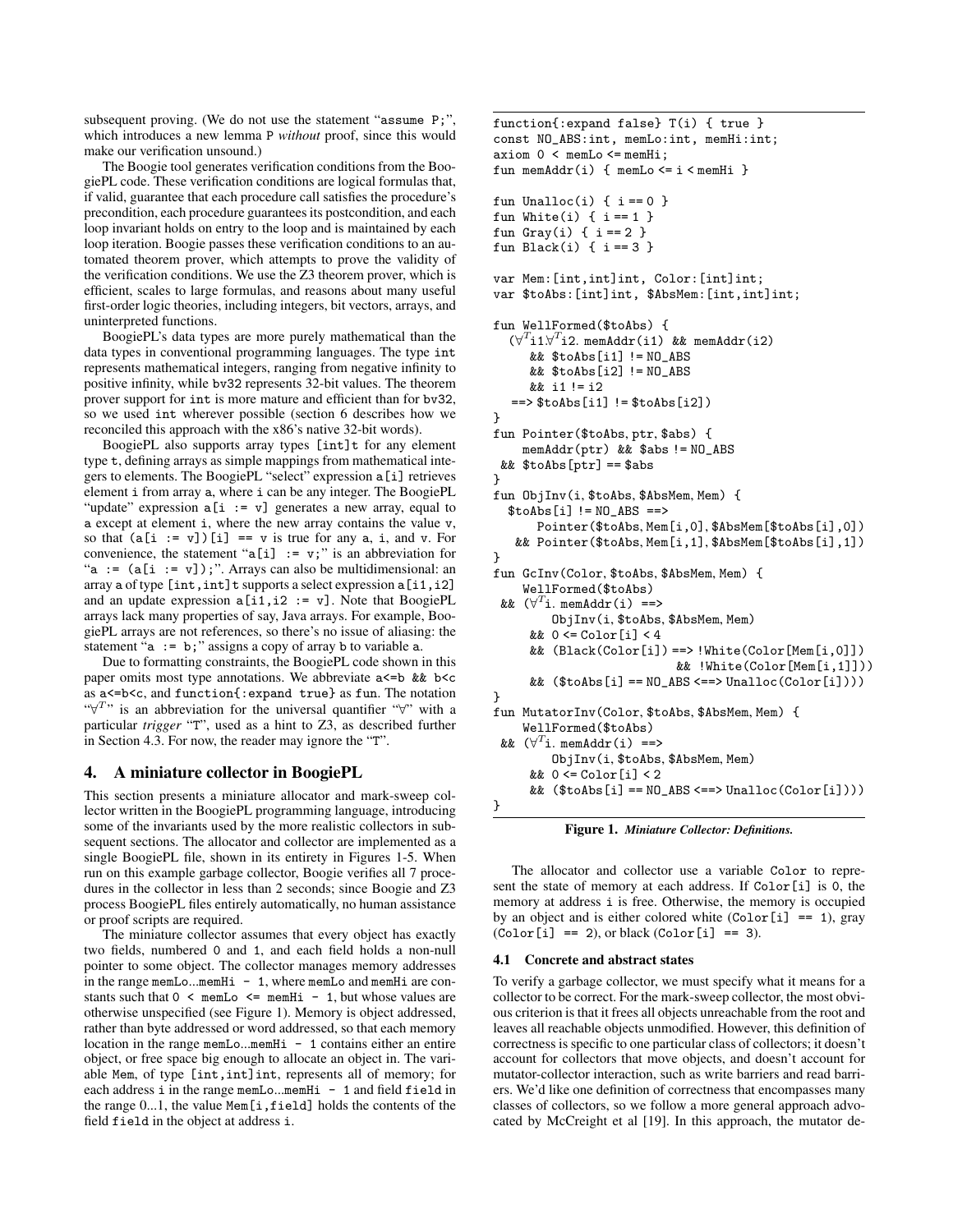

Figure 2. Concrete and abstract graphs

```
procedure Initialize()
  modifies $toAbs, Color;
  ensures MutatorInv(Color, $toAbs, $AbsMem, Mem);
  ensures WellFormed($toAbs);
{
  var ptr;
  ptr := memLo;
  while (ptr < memHi)
    invariant T(ptr) && memLo <= ptr <= memHi;
    invariant (\forall^Ti. memLo <= i <ptr ==>
      $toAbs[i] == NO_ABS && Unalloc(Color[i]));
  {
    Color[ptr] := 0;$toAbs[ptr] := NO_ABS;
    ptr := ptr +1;
 }
}
procedure ReadField(ptr, field) returns (val)
  requires MutatorInv(Color, $toAbs, $AbsMem, Mem);
  requires Pointer($toAbs, ptr, $toAbs[ptr]);
  requires field == 0 || field == 1;
  ensures Pointer($toAbs, val,
                    $AbsMem[$toAbs[ptr],field]);
{
  assert T(ptr);
  val := Mem[ptr,field];
}
procedure WriteField(ptr, field, val)
  requires MutatorInv(Color, $toAbs, $AbsMem, Mem);
  requires Pointer($toAbs, ptr, $toAbs[ptr]);
  requires Pointer($toAbs, val, $toAbs[val]);
  requires field == 0 || field == 1;
  modifies $AbsMem, Mem;
  ensures MutatorInv(Color, $toAbs, $AbsMem, Mem);
  ensures $AbsMem ==
    old($AbsMem)[$toAbs[ptr],field := $toAbs[val]];
{
  assert T(ptr) && T(val);
  Mem[ptr,field] := val;
  $AbsMem[$toAbs[ptr],field] := $toAbs[val];
}
```

```
procedure GarbageCollect(root)
  requires MutatorInv(Color, $toAbs, $AbsMem, Mem);
  requires root != 0 ==Pointer($toAbs, root, $toAbs[root]);
  modifies Color, $toAbs;
  ensures MutatorInv(Color, $toAbs, $AbsMem, Mem);
  ensures root != 0 ==Pointer($toAbs, root, $toAbs[root]);
  ensures
              Ti.memAddr(i) && $toAbs[i] != NO_ABS ==>
             $toAbs[i] == old($toAbs[i]);
  ensures root != 0 ==>
             $toAbs[root] == old($toAbs)[root];
{
  assert T(root);
  if (root != 0) {
    call Mark(root);
  }
  call Sweep();
}
procedure Alloc(root, $abs) returns (newRoot,ptr)
  requires MutatorInv(Color, $toAbs, $AbsMem, Mem);
  requires root != 0 ==Pointer($toAbs, root, $toAbs[root]);
  requires $abs != NO_ABS;
  requires (\forall^Ti. memAddr(i) ==> $toAbs[i] != $abs);
  requires $AbsMem[$abs,0] == $abs;
  requires $AbsMem[$abs,1] == $abs;
  modifies Color, $toAbs, Mem;
  ensures MutatorInv(Color, $toAbs, $AbsMem, Mem);
  ensures root != 0 ==Pointer($toAbs,newRoot,old($toAbs)[root]);
  ensures Pointer($toAbs, ptr, $abs);
  ensures WellFormed($toAbs);
{
  while (true)
    invariant MutatorInv(Color, $toAbs, $AbsMem, Mem);
    invariant root != 0 ==Pointer($toAbs, root, $toAbs[root]);
    invariant (\forall^Ti. memAddr(i) ==> $toAbs[i] != $abs);
    invariant root != 0 ==$toAbs[root] == old($toAbs)[root];
  {
    ptr := memLo;
    while (ptr < memHi)
      invariant T(\text{ptr}) && memLo <= ptr <= memHi;
    {
      if (Unalloc(Color[ptr])) {
        Color[ptr] := 1; // make white$toAbs[ptr] := $abs;
        Mem[ptr, 0] :=ptr;Mem[ptr,1] :=ptr;newRoot := root;
        return;
      }
      ptr := ptr +1;
    }
    call GarbageCollect(root);
  }
}
```
Figure 4. *Miniature Collector: Garbage Collection and Allocation.*

Figure 3. *Miniature Collector: Initialize, ReadField, WriteField.*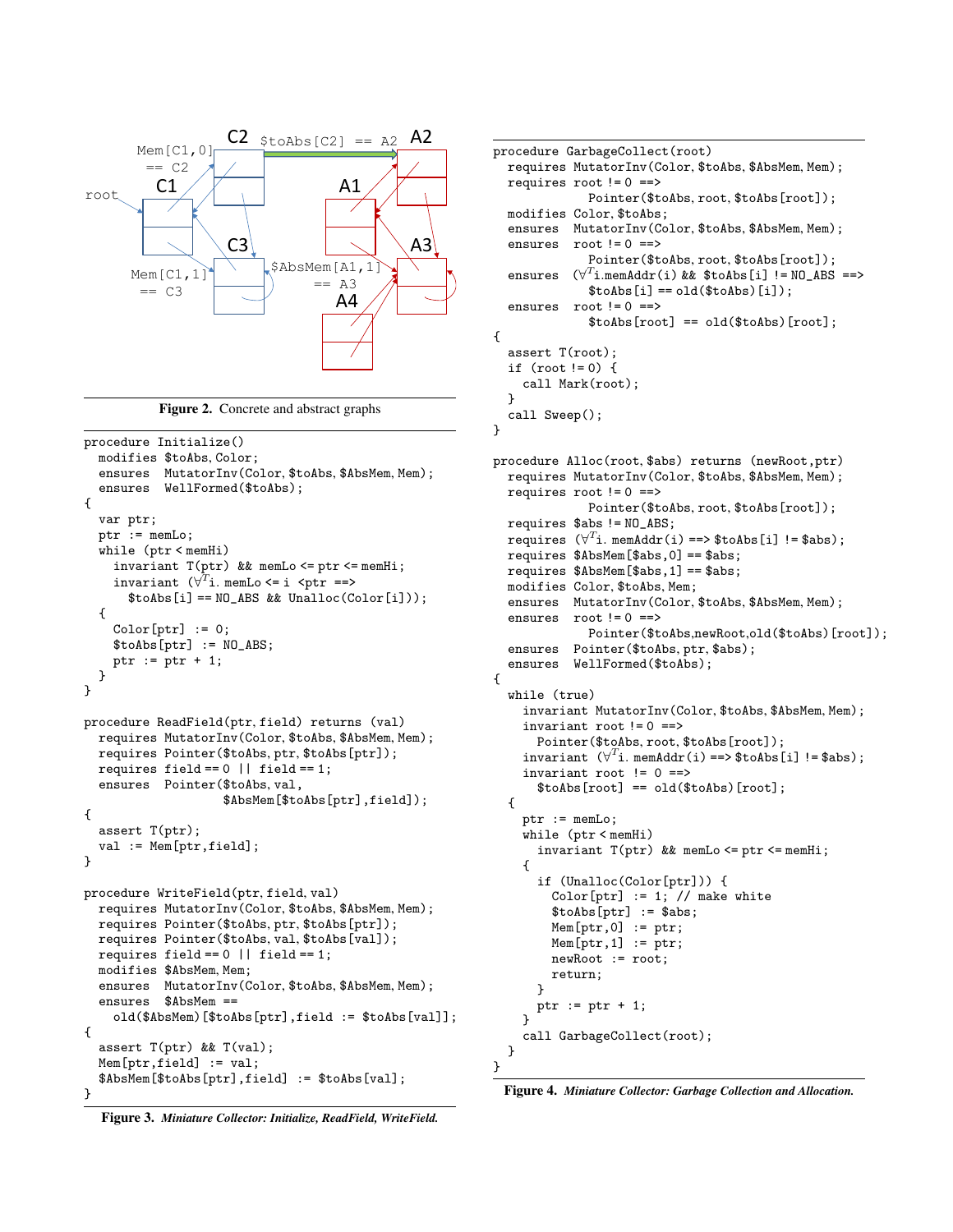fines an abstract state, consisting of an abstract graph of abstract nodes. A memory manager is responsible for representing the abstract state in memory. The memory manager exposes procedures to initialize memory, allocate memory, read memory, and write memory (see Initialize, Alloc, ReadField, and WriteField in Figures 3, 4). Correctness means that each of these procedures faithfully represent the abstract state.

To make this notion of correctness precise, the variable \$AbsMem of type [int,int]int defines the abstract state as a mapping from abstract nodes and fields to abstract values. In the miniature memory model presented so far, each field contains a pointer to a node, so the abstract values stored in the abstract graph are always abstract nodes. (Section 6 extends the set of abstract values with other values, such as primitive integers and null.) For example, Figure 2 shows an abstract graph consisting of 4 nodes, A1, A2, A3, and A4, each having two fields numbered 0 (on top) and 1 (on the bottom). In this example, A1's bottom field points to A3, so \$AbsMem[A1,1] == A3. Integers represent abstract nodes, but these integers can be any mathematical integers, and need not be related to the addresses used by the computer's actual memory. In fact, the variable \$AbsMem is not represented at run-time at all; it is used solely for verification. We call such variables "ghost variables" (also known as "auxillary variables"), and we use a naming convention that prefixes each ghost variable with a dollar sign.

The function MutatorInv(...) defines the invariant that holds on the memory manager's data while the mutator is running. Initialize establishes MutatorInv, while Alloc, ReadField, and WriteField require MutatorInv as a precondition and guarantee MutatorInv as a postcondition. Each collector defines MutatorInv(var1...varn) as it wishes. The mutator is not allowed to modify any of the variables var1...varn directly, but instead must use ReadField, WriteField, and Alloc to affect these variables. Since MutatorInv varies across collectors, a mutator that wants to work with all collectors should treat MutatorInv as abstract. In this framework, the specifications for Initialize, Alloc, ReadField, and WriteField are exactly the same across all collectors, except for the differing definitions of MutatorInv.

The function \$toAbs:[int]int maps each concrete memory address in the range memLo...memHi - 1 to an abstract node, or to NO\_ABS. The memory management procedures ensure that \$toAbs is well formed (WellFormed(\$toAbs)), which says that any two distinct concrete addresses i1 and i2 map to distinct abstract nodes, unless they map to NO\_ABS. In Figure 2, \$toAbs maps addresses C1, C2, and C3 to abstract nodes A1, A2, and A3, respectively, while all other concrete addresses map to NO\_ABS. The function Pointer(\$toAbs,ptr,\$abs) says that \$toAbs maps the concrete address ptr to the abstract node \$abs.

Suppose the mutator calls ReadField(C1,0), which will return the contents of field 0 of the object at address C1. The precondition Pointer(\$toAbs,ptr,\$toAbs[ptr]) requires C1 to be a valid pointer, mapped to some abstract node (A1 in this example). In the miniature memory model presented so far, all fields hold pointers, so the return value will also be a pointer; the postcondition for ReadField ensures that the returned value is the pointer corresponding to the abstract node \$AbsMem[\$toAbs[ptr],field] =  $\texttt{\$AbsMem}[A1, 0] = A2.$  Since only one pointer, C2, maps to A2, the postcondition forces ReadField(C1,0) to return exactly the address C2. (The well-formedness condition, WellFormed(\$toAbs) ensures that no node other than C2 maps to A2.) Once the mutator obtains the pointer C2 from ReadField(C1,0), it may call, say, ReadField(C2,1) to obtain the pointer C3. In this way, the specification of ReadField allows the mutator to traverse the reachable portion of memory, even though the specification never mentions reachability directly. The specification does not obligate the memory manager to retain unreachable objects. Since A1, A2, and A3 do not point to A4, the memory manager need not devote any physical memory for representing A4. In Figure 2, there is no concrete address that maps to A4. (Note: in our practical verified collectors, the mutator does not make actual run-time procedure calls to ReadField and WriteField; instead, the postconditions of ReadField and WriteField prove the properties that the mutator needs to read or write memory, without actually reading or writing the memory. For example, ReadField ensures that Pointer(\$toAbs,Mem[ptr,field],...).)

The mutator allocates new abstract nodes by calling Alloc, passing in a fresh abstract node \$abs whose fields initially point to itself. Unlike ReadField and WriteField, Alloc modifies \$toAbs, which potentially invalidates any pointers that the mutator possesses. (The mutator can't use an invalid pointer that refers to an old version of \$toAbs, because Pointer(\$toAbs,...) for an old \$toAbs won't satisfy the preconditions for ReadField and WriteField, which are in terms of the current \$toAbs.) Therefore, the mutator may pass in a root pointer, and the Alloc procedure returns a new root pointer that points to the same abstract node as the old pointer. We could also allow ReadField and WriteField to modify \$toAbs, in which case these procedures would also require a root to be passed in. In practice, though, this would be an onerous burden on the mutator.

### 4.1.1 Verifying collection effectiveness

The specification described so far hides the garbage collection process behind the Initialize, ReadField, WriteField, and Alloc interfaces. We also verify one internal property of the garbage collector, invisible to the mutator: after a collection, only abstract nodes that the collector reached have physical memory dedicated to them; unreached abstract nodes are not represented in memory. It's easy to define an axiom for reachability for any particular abstract graph: for any node A, if A is reachable, then A's children are also reachable. It's difficult, though, to track reachability as the edges in a graph evolve. For the two collectors presented here, the \$AbsMem graph remains unmodified throughout collection, but in general, this is not true: incremental collectors interleave short spans of garbage collection with short spans of mutator activity, and the mutator activity modifies \$AbsMem. Therefore, we adopt a looser criterion: rather than checking that all remaining allocated nodes at the end of a collection are *reachable* from the root, we merely check that all remaining allocated nodes were *reached* from the root at some time since the start of the collection. Verifying this property was only a small extension to the rest of the verification.

#### 4.2 Allocation, marking, and sweeping

Figure 4's Alloc procedure performs an (inefficient) linear search for a free memory address; if no free space remains, Alloc calls the garbage collector. The collector recursively marks all nodes reachable from some root pointer (the "mark phase"), and then deallocates all unmarked objects (the "sweep phase"). Figure 5 shows the code for both the Mark and Sweep procedures. The next few paragraphs trace the preconditions and postconditions for Mark and Sweep backwards, starting with Sweep's postconditions.

A key property of Sweep is that it leaves no dangling pointers (pointers from allocated objects to free space). This property is part of MutatorInv: each memory address i satisfies  $ObjInv(i, \ldots)$ , which ensures that if some object lives at i (if \$toAbs[i] != NO\_ABS), then the object's fields contain valid pointers to allocated objects (see Figure 1). Specifically, the fields Mem[i,0] and Mem[i,1] are, like i, mapped to some abstract nodes, so that \$toAbs[Mem[i,0]] != NO\_ABS and \$toAbs[Mem[i,1]] != NO\_ABS. To maintain this property, Sweep must ensure that any object it deallocates had no pointers from objects that remain allocated. Since Sweep deallocates white objects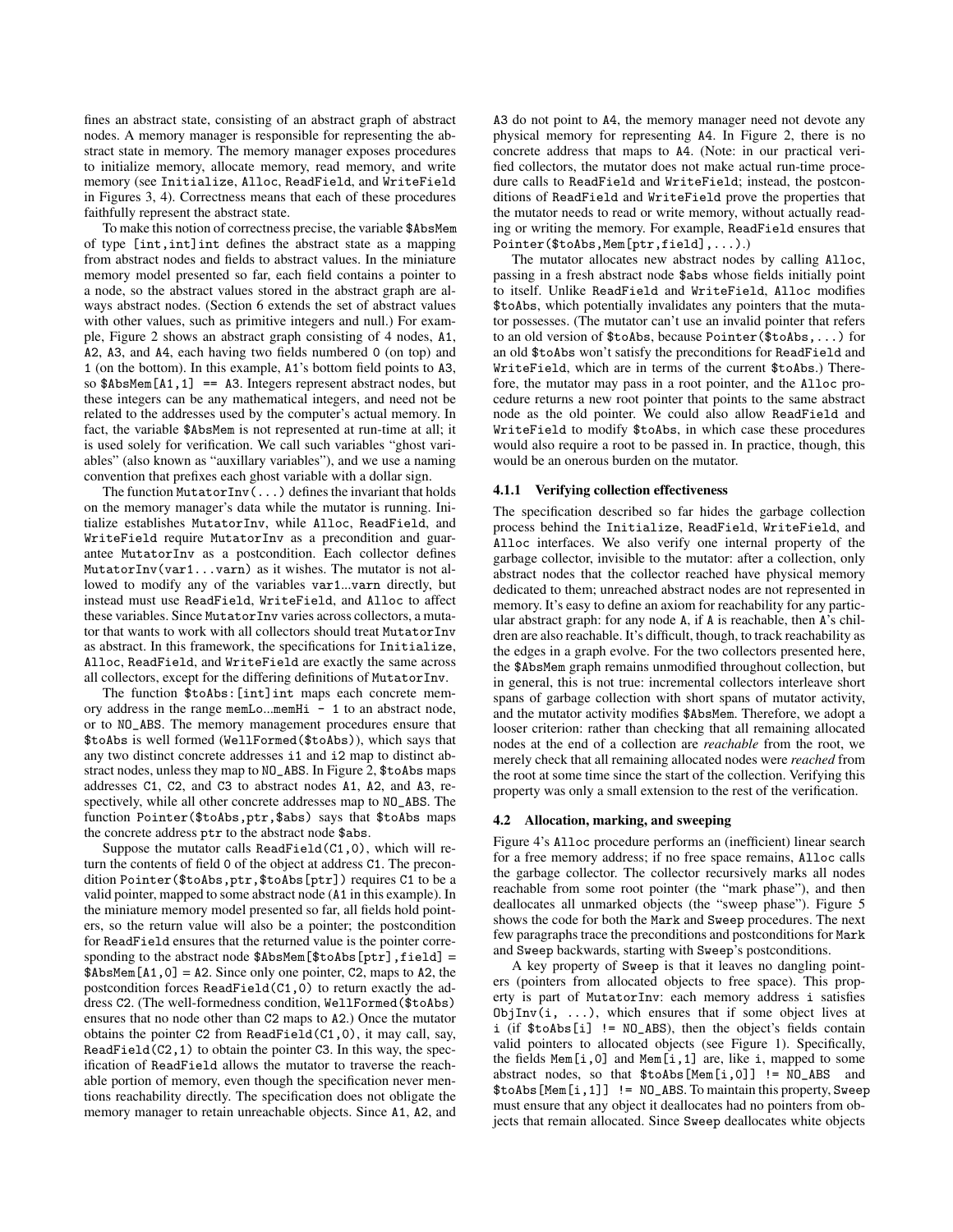```
procedure Mark(ptr)
  requires GcInv(Color, $toAbs, $AbsMem, Mem);
  requires memAddr(ptr) && T(ptr);
  requires $toAbs[ptr] != NO_ABS;
  modifies Color;
  ensures GcInv(Color, $toAbs, $AbsMem, Mem);
  ensures
               Ti. !Black(Color[i]) ==>
                    Color[i] == old(Color)[i]);
  ensures !White(Color[ptr]);
{
  if (White(Color[ptr])) {
    Color[ptr] := 2; // make graycall Mark(Mem[ptr,0]);
    call Mark(Mem[ptr,1]);
    Color[ptr] := 3; // make black}
}
procedure Sweep()
  requires GcInv(Color, $toAbs, $AbsMem, Mem);
  requires (\forall^T\text{i.} \, \text{memAdar} \, (\text{i}) \text{ == } > !Gray(Color[i]));
  modifies Color, $toAbs;
  ensures MutatorInv(Color, $toAbs, $AbsMem, Mem);
  ensures (\forall^T \text{i.} \text{memAddr}(\text{i}) ==(Black(old(Color)[i]) ==> $toAbs[i] != NO_ABS)&& ($toAbs[i] != NO_ABS ==>
          $toAbs[i] == old($toAbs)[i]),{
  var ptr;
  ptr := memLo;
  while (ptr < memHi)
    invariant T(ptr) && memLo <= ptr <= memHi;
    invariant WellFormed($toAbs);
    invariant (\forall^Ti. memAddr(i) ==>
        0 \leq Color[i] \leq 4&& !Gray(Color[i])
     && (Black(old(Color)[i]) ==>
             $toAbs[i] != NO<sub>ABS</sub>
          && ObjInv(i, $toAbs, $AbsMem, Mem)
          && (Mem[i,0] >= ptr ==>
                  !White(Color[Mem[i,0]]))
          && (Mem[i,1] > = ptr ==)!White(Color[Mem[i,1]])))
     & ($toAbs[i] == NO_ABS <==> Unalloc(Color[i]))
     && ($toAbs[i] != NO_ABS ==>
            $toAbs[i] == old ($toAbs[i])&& (ptr \leftarrow i ==> Color[i] == old(Color)[i])&& (i < ptr == 0 < = Color[i] < 2)&& (i < ptr && White(Color[i]) ==>
            Black(old(Color)[i])));
  {
    if (White(Color[ptr])) {
      Color[ptr] := 0; // deallocate
      $toAbs[ptr] := NO_ABS;
    }
    else if (Black(Color[ptr])) {
      Color[ptr] := 1; // make white}
    ptr := ptr +1;
 }
}
```
Figure 5. *Miniature Collector: Mark and Sweep.*

and leaves gray and black objects allocated, Sweep's preconditions requires that no gray-to-white or black-to-white pointers exist.

To rule out gray-to-white pointers, Sweep's second precondition requires that no gray objects exist at all:

# requires  $(\forall^T$ i. memAddr(i) ==> !Gray(Color[i]));

The GcInv function (see Figure 1) prohibits black-to-white pointers: every black object has fields pointing to non-white objects. (This is known as the tri-color or three color invariant [9].)

The Mark procedure's postconditions must satisfy Sweep's preconditions. To ensure that no gray objects exist at the end of the mark phase, Mark's second postcondition says that any non-black object at the end of the mark phase retained its original color from the beginning of the mark phase. For example, any leftover gray objects must have been gray at the beginning of the mark phase. Since no gray objects existed at the beginning, no gray objects exist at the end. Mark obeys the ban on black-to-white pointers by coloring an object black *after* its children are black. (Before coloring a node's children, Mark temporarily colors the node gray to indicate the node is "in progress"; without this intermediate step, a cycle in the graph would send Mark into an infinite loop.)

#### 4.3 Quantifiers and triggers

In the absence of universal and existential quantifiers, many theories are decidable and have practical decision procedures. These include the theory of arrays, the theory of linear arithmetic, the theory of uninterpreted functions, and the combination of these theories. Unfortunately, adding quantifiers makes the theories either undecidable or very slow to decide: the combination of linear arithmetic and arrays, for example, is undecidable in the presence of quantifiers. This forces verification to rely on heuristics for instantiating quantifiers. The choice of heuristics determines the success of the verification.

Many automated theorem provers, including Z3, use programmersupplied *triggers* to guide quantifier instantiation. Consider again Sweep's precondition prohibiting gray objects. Here are two ways to write this in BoogiePL syntax, each with a different trigger:

forall i::{memAddr(i)}memAddr(i)==>!Gray(Color[i])) forall i::{Color[i]} memAddr(i)==>!Gray(Color[i]))

Both have the same logical meaning, but use different instantiation strategies. The first asks i to be instantiated with expression e whenever an expression memAddr(e) appears during an attempt to prove a theorem. The second asks i to be instantiated with e whenever Color[e] appears. Selecting appropriate triggers is challenging in general. With an overly selective trigger, a quantified formula may never get instantiated, leaving a theorem unproved. With an overly liberal trigger, a quantified formula may be instantiated too often (even infinitely often), drowning the theorem prover in unwanted information.

Shaz Qadeer suggested that we look at formulas of form forall  $i: f(i)$ f(i) ==> P, using  $f(i)$  as a trigger. For example, we could use  $m = \text{A} d \text{d} \text{r}(i)$  as a trigger, although this appears in so many places that it would be easy to accidentally introduce an infinite instantiation loop. (The appearance of memAddr(ptr) inside the Pointer function, which in turn appears in the ObjInv function, which in turn appears in the GcInv function, is one example of such a loop.) To avoid accidental loops, we introduce a function  $T(i:int)$ , defined to be true for all i, solely for use as a trigger, writing the invariants above as:

forall  $i::{T(i)}T(i) == \text{memAddr}(i) == \text{lray}(Color[i]))$ 

(Note that the ==> operator is right associative.) For conciseness, we abbreviate for all  $i: \{T(i)\}T(i) == >$  as  $\forall^{T} i$ . To avoid instantiation loops, we never write a formula of the form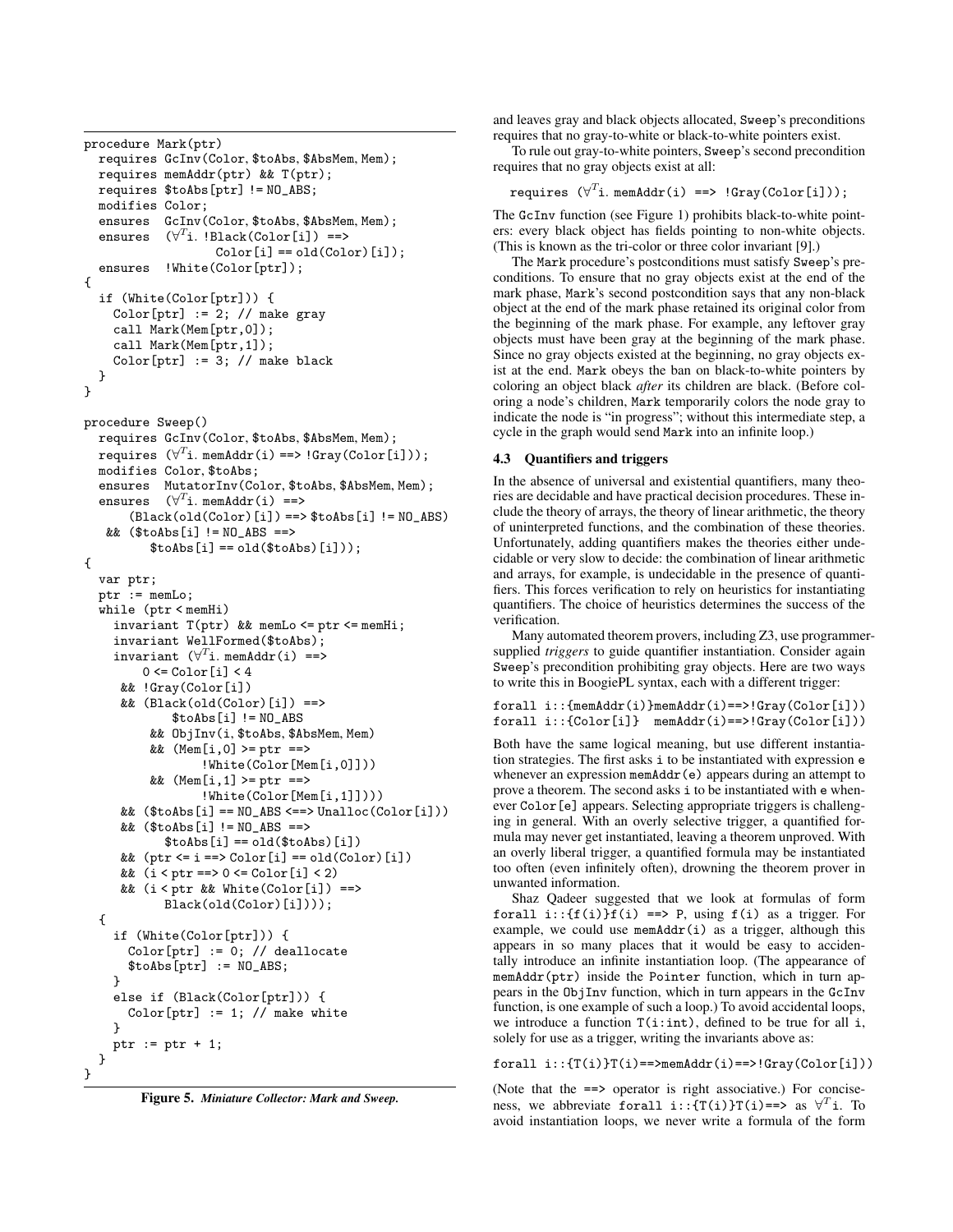$\forall^{T}$  i.(...T(e)...), where e is some expression other than a simple quantified variable.

Based on the trigger  $T(i)$ , we use two strategies to ensure sufficient instantiation of quantified formulas. First, we write explicit assertions of T(e) for various expressions e that appear in the program. This helps Z3 prove formulas  $(\forall^T \mathbf{i} \cdot P(\mathbf{i})) = \Rightarrow P(\mathbf{e})$ . For example, the ReadField procedure explicitly asserts T(ptr) to instantiate the quantifiers in MutatorInv at the value ptr.

Second, we use the trigger  $T(i)$  to prove formulas of the form  $(\forall^T \mathbf{i} \cdot P(\mathbf{i})) == \mathbf{i} (\forall^T \mathbf{j} \cdot Q(\mathbf{j}))$ . In this case, since T appears in both quantifiers, Z3 automatically instantiates P at  $i=j$ to prove Q(j). This second strategy isn't sufficient for all P and Q; for example, knowing  $\forall^{T}$ **i**. a[**i** + 5] = 0 does not prove  $\forall$ <sup>T</sup> j.a[j + 6] == 0, even though mathematically, both these formulas are equivalent. Nevertheless, this strategy works well for purely local reasoning. For example, Sweep's loop invariant maintains the property  $\forall^T \textbf{i}$  . memAddr(i)==>!Gray(Color[i]). If the loop updates Color by changing Color[ptr] to 1 (white), then the theorem prover attempts to prove:

```
(memAddr(i)==>!Gray(Color[i]))
\Rightarrow (memAddr(i) = = >!Gray(Color'[i]))
```
where Color' ==  $Color[ptr := 1]$ . In the case where  $i$  != ptr,  $Color[i] == Color'[i] and the proof is trivial. In the case$ where  $i == ptr$ ,  $!Gray(Color'[i]) == !Gray(1) == true$ . The proof is easy because the formula memAddr(i)  $==$ !Gray(Color[i]) is entirely local; it depends only on array elements at index i.

Many formulas depend on non-local array elements, though. Consider how Mark maintains this piece of the tri-color invariant (no black-to-white pointers) from GcInv in Figure 1:

Black(Color[i]) ==> !White(Color[Mem[i,0]])

This depends not only on i's color, but on the color of some other node Mem[i,0]. For non-local formulas, the local instantiation strategy suffices for some programs but not for others. For example, it suffices for the collector in Figures 1-5 (we invite the reader to write out the verification conditions by hand to see), but did not suffice for an analogous copying collector that we wrote (it did not sufficiently instantiate information about objects pointed to by forwarding pointers).

## 5. Regions

A mark-sweep collector appears easier to verify than a copying collector, because the mark-sweep collector doesn't modify pointers inside objects. As the previous section mentioned, the mark-sweep collector in Figures 1-5 passed verification even with a very simple triggering strategy, while the analogous copying collector did not. Therefore, this section augments the two strategies described in the previous section with a third instantiation strategy, based on *regions*. Together, these three strategies were sufficient for both mark-sweep and copying collectors.

Regions have proven useful for verifying the type safety of copying collectors [27, 21], which suggests that they might also help verify the *correctness* of copying collectors. Type systems for regions are similar to the verification presented in section 4: section 4's verification mapped concrete addresses to abstract nodes, while type systems type-check a region by mapping concrete addresses in the region to types (e.g., a type system with types Parent and Child might map Figure 2's C1 to Parent and C2 and C3 to Child). This suggests a strategy for importing regions (and the ease of verifying copying collectors via regions) from type systems: rather than defining just one concrete-to-abstract mapping \$toAbs, allow multiple regions, where each region is an independent concrete-to-abstract mapping.

For example, consider how Figure 1's object invariant uses \$toAbs:

```
ObjInv(i, $toAbs, $AbsMem, Mem) =$toAbs[i] != NO_ABS ==>
     Pointer($toAbs, Mem[i,0], $AbsMem[$toAbs[i],0])
     ...
```
Expanding the Pointer function exposes a non-local invariant:

 $$toAbs[i]$  !=  $NO_ABS$  ==>  $\ldots$  \$toAbs[Mem[i,0]] != NO\_ABS  $\ldots$ 

This invariant is crucial; as discussed in section 4, it ensures that no dangling pointers exist. However, it's not obvious how to prove that this invariant is maintained when \$toAbs[Mem[i,0]] changes. Therefore, the remainder of this paper adopts a region-based object invariant:

```
ObjInv(i,$rs,$rt,$toAbs,$AbsMem,Mem) =
  \frac{\text{fs}}{\text{fs}}[i] != NO_ABS ==>
      Pointer($rt, Mem[i,0], $AbsMem[$toAbs[i],0])
 ...
```
This object invariant describes an object living in a source region \$rs, whose fields point to some target region \$rt. Expanding the Pointer function yields:

\$rs[i] != NO\_ABS ==> ...  $tr[Mem[i, 0]]$  !=  $NO_ABS$  ...

Now we adopt another idea from region-based type systems: regions only grow over time, and are then deallocated all at once; deallocating a single object from a region is not allowed. In our setting, this means that for any address j and region  $r, r[1]$ may change monotonically from NO\_ABS to some particular abstract node, but thereafter  $r[i]$  is fixed at that abstract node. The function RExtend expresses this restriction; the memory manager only changes \$r to some new \$r' if RExtend(\$r,\$r') holds:

```
fun RExtend($r:[int]int,$r':[int]int) {
  (forall i::{$r[i]}{$r'[i]}
    fr[i] != NO_ABS ==> fr[i] == fr'[i])
}
```
RExtend's quantifier is *not* based on T; instead, it can trigger on either  $r[i]$  or  $r'[i]$ . (Note that RExtend introduces no instantiation loops, because it only mentions  $\mathbf r$  and  $\mathbf r'$  at index i, and does not mention T at all.) In combination with the second strategy from section 4, this triggering allows Z3 to prove formulas of the form  $(\forall^T \texttt{i}. \texttt{P}(\texttt{r}[e])) \equiv \Rightarrow (\forall^T \texttt{i}. \texttt{P}(\texttt{r'}[e]))$ , where e depends on i. For example, given the guarantee that RExtend(\$rt,\$rt'), the object invariant ensures that if \$rt[Mem[i,0]] != NO\_ABS, then  $str'$ [Mem[i,0]]  $!=$  NO\_ABS.

Given this region-based object invariant, a memory manager can express all other invariants about node i as purely local invariants. For example, our region-based mark-sweep collector relates i's color to i's region state using purely local reasoning:

```
(White(Color[i]) ==>
        $r1[i] != NO_ABS && $r2[i] == NO_ABS
     && ObjInv(i,$r1,$r1,$toAbs,$AbsMem,Mem))
&& (Gray(Color[i]) ==$r1[i] != NO_ABS && $r2[i] != NO_ABS
     &\& \frac{1}{1} = \frac{1}{2}&& ObjInv(i,$r1,$r1,$toAbs,$AbsMem,Mem))
&& (Black(Color[i]) ==>
        $r1[i] != NO_ABS && $r2[i] != NO_ABS
     &\& \frac{1}{1} = \frac{1}{2}&& ObjInv(i,$r2,$r2,$toAbs,$AbsMem,Mem))
```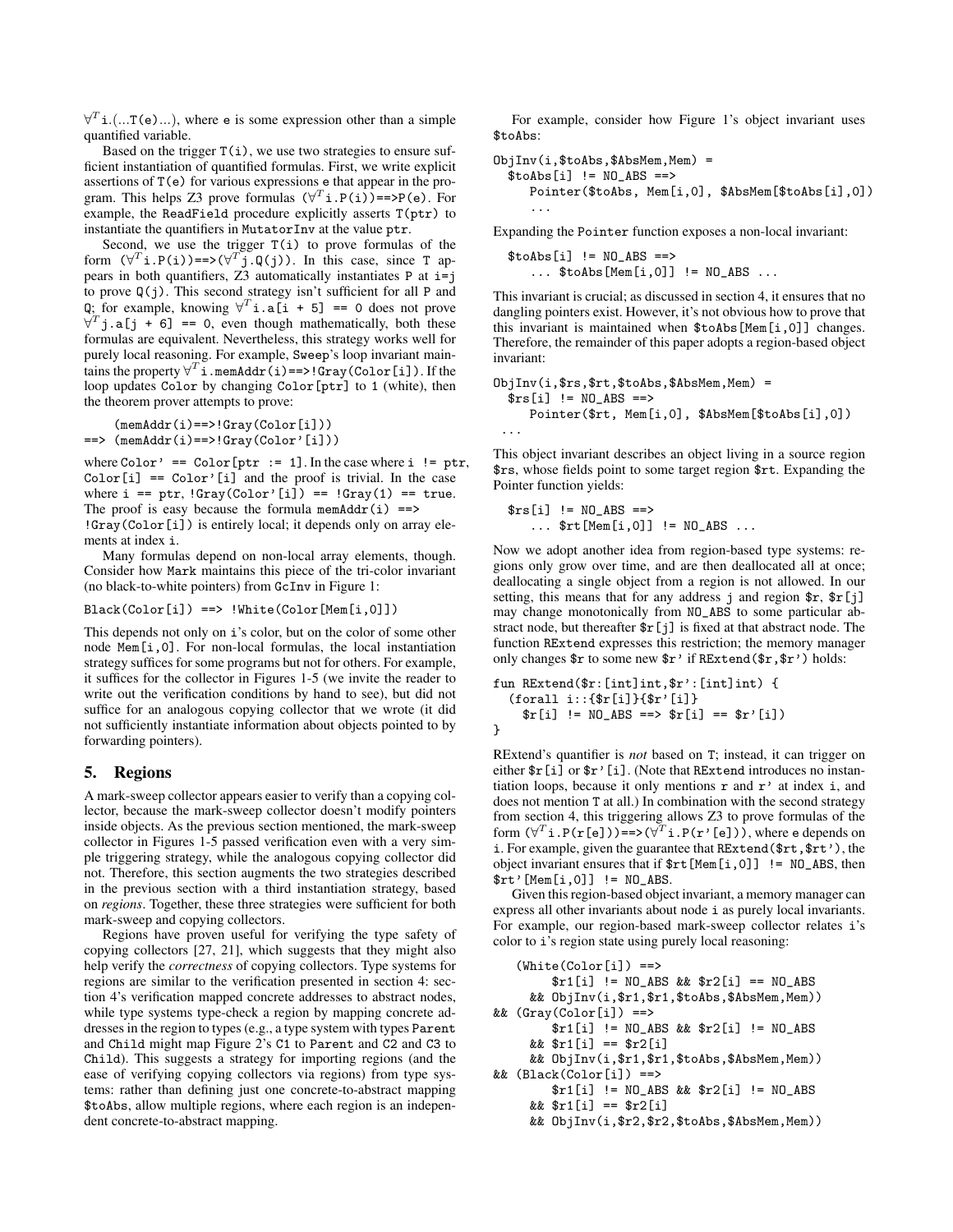If i is black, then  $\text{ObjInv}(i, $r2, $r2, \ldots)$  ensures that i's fields point to members of region \$r2. Members of \$r2 cannot be white, since the invariant above forces white nodes to *not* be members of \$r2. Thus, the invariant indirectly expresses the standard tri-color invariant (no black-to-white pointers), and the collector need not state the tri-color invariant directly.

We briefly sketch the region lifetimes during a mark-sweep garbage collection. The collector's mark phase begins with \$r1 equal to \$toAbs and \$r2 empty (i.e. \$r2 maps all nodes to NO\_ABS). At the beginning of the mark phase, all allocated objects are white, so the invariant above needs  $ObjInv(i, $r1,$ and requires that no objects be members of \$r2. As the mark phase marks each reached node i gray, it adds i to \$r2, so that \$r2[i] != NO\_ABS. At the end of the mark phase, \$r2 contains exactly the reached objects, while \$r1 and \$toAbs are the same as at the beginning of the mark phase. The sweep phase then removes unreached objects from  $t_{\text{toAbs}}$  until  $t_{\text{toAbs}}$  ==  $r_{2}$ ; Sweep leaves \$r1 and \$r2 unmodified. After sweeping, the mutator takes an action analogous to "deallocating" region \$r1: it simply forgets about  $r_1$ , throwing out all invariants relating to \$r1 and keeping only the invariants for \$r2. In the next collection cycle, \$r2 becomes the new \$r1, and the process repeats.

## 6. Practical verified collectors

This section applies the previous section's region-based verification to realistic copying and mark-sweep collectors, replacing the naive recursive algorithm of Figures 1-5 with more efficient iterative algorithms in subsections 6.1 and 6.2, then replacing high-level language constructs with assembly language in subsection 6.3, and then replacing the miniature 2-field, 1-root memory model with a Bartok-compatible memory model in subsection 6.4. If sections 1- 5 were the inspiration, this section is the perspiration; the code for the realistic collectors is far longer than Figures 1-5, but not fundamentally much more interesting. We present only short description and selected highlights of invariants; the reader can find the full code and complete invariants in the public release.

#### 6.1 A copying collector

The copying collector is a standard two-space Cheney-queue collector [7]. The heap consists of two equally sized spaces. At any given time, one of the spaces is called *from-space* and the other is called *to-space*. The mutator allocates objects in from-space until from-space fills up. Then the collector traverses all from-space objects reachable from the root pointer, and copies these objects into to-space. (All objects left in from-space are garbage, and are simply ignored by the mutator and collector.) From-space becomes to-space, to-space becomes from-space, and control returns to the mutator.

For each object copied to to-space, the collector sets a *forwarding pointer* that points from the old from-space object to the new to-space copy. This provides a means to find the copied version of each object in to-space and ensures that the collector doesn't copy the same object twice.

When the collector copies an object to to-space, the fields of the copied object initially point back to from-space. The collector later fixes up the pointers to point to to-space, by either copying the referent into to-space, or using the forwarding pointer of an already-copied object. The set of objects not yet fixed form a contiguous work area in to-space. The collection algorithm (shown in Figure 6) treats this work area as a queue, adding newly copied objects to the back of the queue, and fixing objects from the front of the queue. When the queue is empty, all objects are fixed, and the collection is done.

The real collector stores the forwarding pointer in the header field of a from-space object after the from-space object is copied,

```
while (QFront < QBack)
  for each pointer field f of object QFront
    target := Mem[QFront,f];
    if(FwdPtr[target] != null)
      // target object already copied
      Mem[QFront, f] := FwdPtr[target];else
      // copy target object to QBack
      Mem[QBack, 0] := Mem[target, 0];Mem[QBack, 1] := Mem[target, 1];$toAbs[QBack] := $r1[target];
      $r2[QBack] := $r1[target];$toAbs[target] := NO_ABS;
      FwdPtr[target] := QBack;
      Mem[QFront,f] := QBack;
      QBack++;
  QFront++;
```
Figure 6. *Copying collector pseudo-code (including ghost variable updates)*

overwriting the vtable (virtual method table) pointer in the header. (The collector can distinguish a vtable pointer from a forwarding pointer, because vtables do not live in to-space.)

The copying collector shares the same region-based ObjInv from section 5. Other invariants differ from the mark-sweep collector, though. For example, the copying collector has no colors, so there is no invariant to relate colors to regions. There are invariants that relate the forwarding pointer to regions, though. For example, each object i in from-space satisfies this invariant, which ensures that only unforwarded objects are present in \$toAbs, and that any forwarding pointer points to a resident of \$r2:

```
(FwdPtr[i]!=null <==> $toAbs[i]==NO_ABS)
&& (FwdPtr[i]!=null ==> Pointer($r2,FwdPtr[i],$r1[i]))
```
The region \$r2 is empty at the start of the collection. The collector adds each object that it creates in to-space to \$r2, while leaving \$r1 unchanged. The collector also updates \$toAbs to point to to-space objects rather than from-space objects; at the end, the collector assigns \$r2 to \$toAbs, and throws out all invariants related to \$r1.

During the collection, each fixed object in to-space points from region \$r2 to region \$r2:

ObjInv(i,\$r2,\$r2,\$toAbs,\$AbsMem,Mem)

Each object still in the to-space queue points from region \$r2 back to region \$r1:

ObjInv(i,\$r2,\$r1,\$toAbs,\$AbsMem,Mem)

#### 6.2 A mark-sweep collector

Our verified mark-sweep collector uses the standard 3-color invariant. In the beginning of the collection all objects are white and the goal is to mark black all objects reachable from the roots. After this marking process, the sweep process can go over the objects to reclaim all white objects and to mark all black objects white in preparation for the next collection. In the beginning of the collection all objects directly reachable from the roots are put into a list denoted the *mark-stack*. All objects in this list are colored gray, meaning that they have been reached, but their descendants have not yet been traversed. After the roots have been scanned, the collector proceeds by iteratively choosing a gray object O from the mark-stack, inserting O's direct descendants into the mark-stack and marking O black. The black color signifies that the object is reachable and all its direct descendants have been noticed (i.e., put in the mark-stack). The *unallocated* color labels free space.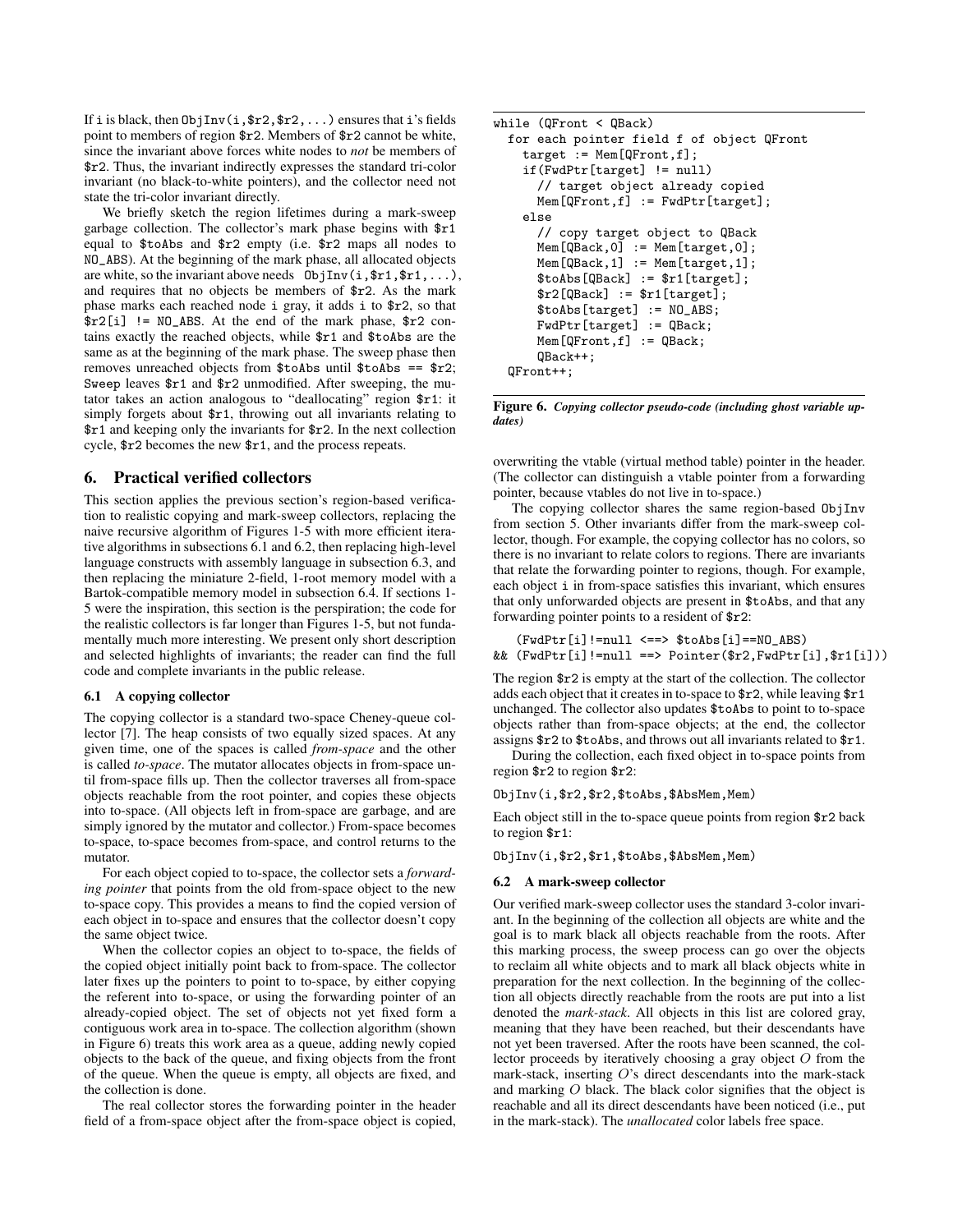Keeping the object color requires two bits per object. The colors can be kept in the object header or in a separate table. Following previous work (e.g., [11, 1, 16]) we have chosen the latter. Bartok assumes that objects are 4-byte aligned. Therefore, it is enough to keep two color bits per 4 bytes (creating a space overhead of 6%).

The algorithm follows a very simple collection scheme. One could choose a simpler scheme for verification, for example, by giving up the mark-stack and searching the heap for gray objects, or employing recursion. One could also complicate the scheme and make it more efficient, for example, by using bit-wise sweep. However, we attempted to find the middle way between simplicity and efficiency, in order to enable verification while maintaining the practicability of the collector.

## 6.2.1 The allocator

A major performance consideration is the allocator. Therefore, we paid special attention to making the allocator efficient, cachefriendly, scalable, and simple. We chose the local allocation cache method that was first invented and used with the IBM JVM allocator [5] and later employed and explained in [2, 16]. This method provides efficiency by allowing bump-pointer allocation with a mark-sweep collection. The mutator holds a local cache in which it allocates small objects by simply bumping a pointer. When the space in the cache is exhausted, the mutator acquires a new local cache from the first chunk in the free list. If that chunk is too large (larger than some threshold maxCacheSize), then only maxCache-Size bytes of the first chunk are taken for the local cache, and the rest is left for future cache allocations. Allocation of large objects use the free list directly; however, since most allocated objects in typical programs are small, most allocation work is efficient. Furthermore, these allocations are cache-friendly since the spatial order of allocated objects in the memory matches the temporal order in which the program allocates them.

Since the mutator only acquires objects or spaces of substantial size from the free list, there is no need to keep small chunks in it. Thus, sweep only fills the free-list with large enough spaces; in our implementation the minimum cache size was set to 256 bytes and objects of size 192 or up are considered large (and are thus directly allocated from the free list).

The mark-sweep collector invariants follow the region-based approach of section 5, sharing the definition of Pointer and ObjInv with the copying collector. Unlike earlier sections, though, this mark-sweep collector has a free list with non-trivial structure. We use two ghost variables,  $f s$  and  $f n$  to represent the size of each free list entry and the next-list-entry pointer in each free list entry. Any address i where  $f[s[i]$  != 0 holds a free list entry. Each free list entry must be at least 8 bytes: 4 bytes to store the next pointer, and 4 bytes to store the size. The central invariant ensures, among other things, that the space occupied by each free list entry does not overlap with any object or any other free list entry:

```
$fs[i] != 0 =>$toAbs[i] == NO_ABS& 2 & i + 8 <= i + $fs[i] & & i + $fs[i] <= \text{memHi}&& (\forall^T \texttt{j. i} < \texttt{j} && \texttt{j} < \texttt{i} + \$ \texttt{fs}[\texttt{i}] ==>
         $toAbs[j] == NO_ABS & $fs[j] == 0)&& ...
```
## 6.3 From BoogiePL to x86

So far, this paper has expressed all memory management code in BoogiePL or in pseudocode, neither of which were designed to execute on real computers. We decided to write our real copying and mark-sweep collectors (and allocators) in x86 assembly language, for two reasons. First, we didn't want a high-level language compiler in our trusted computing base. Second, the mutator-toallocator interface requires some assembly language to read the stack pointer, so that the collectors can scan the roots on the stack. We still wanted to use Boogie to verify our code, so this left us with a choice: translate annotated x86 into BoogiePL, or translate BoogiePL into x86. The former approach is the most common way to use BoogiePL, but we chose the latter approach, for the following reason. Since the garbage collectors are written in BoogiePL, the Boogie and Z3 tools guarantee that we really have verified the collectors, at least in BoogiePL form, even if our BoogiePL-to-x86 translation subsequently turns the verified BoogiePL into erroneous x86 code. (If we had translated x86 to BoogiePL, we would have had to ask the reader to trust that our translator didn't just produce a trivially verifiable BoogiePL program.)

We wrote a small tool to automatically translate an x86-like subset of BoogiePL into MASM-compatible x86 code, which we then assemble and link with Bartok-compiled benchmarks. The x86-like subset of BoogiePL consists of top-level variable declarations, non-recursive pure function declarations, and non-recursive procedure declarations. Each procedure is either a macro that gets inline-expanded, or a run-time procedure called with the x86 CALL instruction. The tool enforces matching CALL and RETURN instructions; the BoogiePL code may read the stack pointer at any time, but may not write it. Each procedure consists of local variable declarations followed by a sequence of statements. Since there's no recursion, local variables are statically allocated, as in early FOR-TRAN. Global and local variables may be ghost variables, of any type, or physical variables, of type int. The predefined global variables eax, ebx, ecx, edx, esi, edi, ebp, and esp, all of type int, represent the x86 registers. We maintain the invariant that all registers, physical variables, and words in memory hold an integer in the range  $0.2^{32} - 1$  at all time.

Each statement in a procedure is a label (used as a jump or branch target), an assignment to a ghost variable (ignored by the translation), an assignment to a register or physical variable, a procedure call, or a control statement. Control statements are either unconditional jumps ("goto label;") or conditional branches:

## if(operand1 cmp operand2) { goto label; }

where operand1 and operand2 are registers, physical variables, or integer constants, and cmp is a comparison operator. Most statements are translated into single x86 instructions, but conditional branches translate into 2 x86 instructions (a compare and a branch). A procedure call either translates into an inline expansion of the called procedure, or a single x86 CALL instruction.

Each assignment statement is either a simple move operation "operand1 := operand2;", an arithmetic operation, or a memory operation. Arithmetic operations can either statically check for 32-bit integer overflow, or check at run-time. For example, the statement "call eax := Sub(eax, 5);" statically verifies that eax - 5 does not overflow, because of the (tool-supplied) specification of Sub (where word(e) means that  $0 \le e < 2^{32}$ ):

procedure Sub(x:int, y:int) returns(ret:int); requires  $word(x - y)$ ; ensures ret ==  $x - y$ ;

The program is not allowed to modify predefined global variables, like Mem, directly. To read or write memory, the program must call tool-supplied Load and Store procedures, which the tool translates into x86 MOV instructions. The preconditions for Load and Store guarantee that the verified code does not read or write outside its allowed memory area, and that all reads and writes are to 4-byte aligned addresses. In contrast to the two-dimensional memory Mem[objAddress,field] presented earlier, Load and Store work with a one-dimensional memory Mem[byteAddress].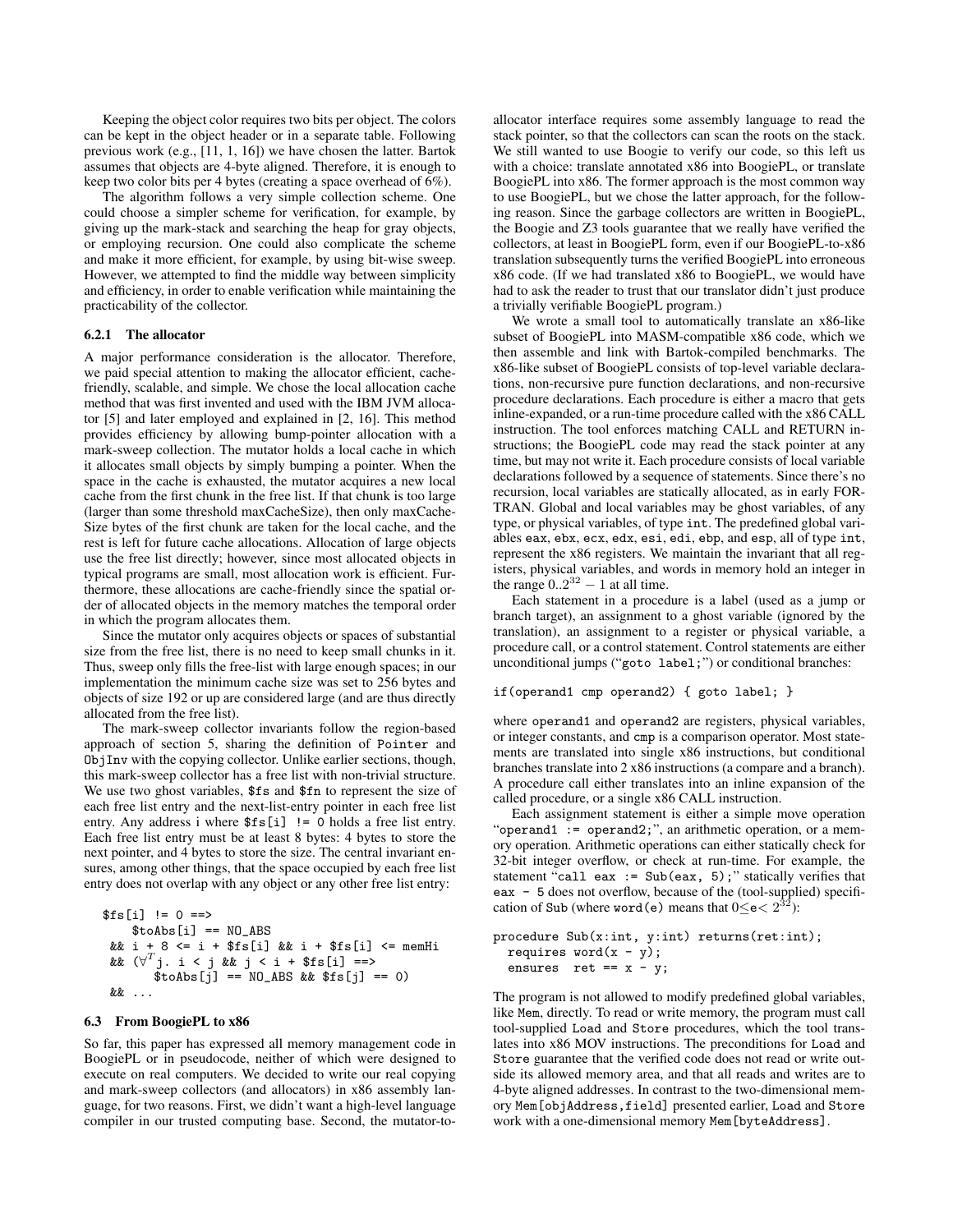## 6.4 The Bartok memory model

Our verified garbage collectors form a critical piece of our longterm goal: an entire verified run-time system for Bartok-compiled code. Because the existing Bartok run-time system contains over 70,000 lines of code, we decided to take an incremental approach towards creating a verified run-time system, starting with as small a run-time system as possible, so as to make the verification as easy as possible. We still wanted to be able to run real Bartokcompiled benchmarks, though, and these benchmarks rely on many non-trivial run-time system features. So before attempting to verify any run-time system code, we examined the 12 large benchmarks used in previous papers [6, 24] to see which features could be evicted from the run-time system. We found that we could remove two major features, while still supporting 10 of the 12 benchmarks:

- Only one benchmark (SpecJBB) was multithreaded, so we omitted support for multithreading from our run-time system.
- Only one of the remaining benchmarks (mandelform) relied on GC support for unsafe code, such as pinning objects (to cast GC-managed pointers to unmanaged pointers for unsafe code) and handling callbacks from unsafe code to safe code. Our verified GC simply halts any program that tries to use these features.

This still left a moderately large set of features to support:

- Objects have a header word, pointing to a virtual method table (vtable). Before the header word, there is a "pre-header" that holds a hash code or other primitive value.
- Non-indexed object types can have any number of fields. Indexed object types can be strings, single-dimensional arrays, or multi-dimensional arrays, each having a different memory layout. Array element types can be pointers, primitive values, structs without pointers, or structs with pointers. We implemented only partial support for arrays of structs with pointers, since the 10 benchmarks did not rely on full support.
- Pointers point to an object's header word, with one exception: root pointers may be *interior pointers* that point to data inside an object, ranging from the header word up to, and including, the address of the end of the object.
- An object's virtual method table has fields that the collector can read to compute the length of an object and to determine which fields of an object are pointers. Bartok's pointer-tracking representation consists of 2 compact bit-level formats for nonindexed objects, 1 non-compact format for non-indexed objects, 1 format for strings, 2 formats for single-dimensional arrays, and 2 formats for multi-dimensional arrays. Our collectors support all of these (except for some arrays of structs with pointers).
- Roots may live on the stack or in static data segments. Each static data segment has a bitmap, with one bit per static data word, indicating pointers and non-pointers in the segment. Finding pointers on the stack is more complicated; the collector has to traverse frame pointers to find the stack frames, and it has to look up return addresses in a sorted table of return addresses to find a descriptor for each frame. To simplify finding pointers, we set a compiler flag telling Bartok to treat all registers as caller-save registers, with no callee-save registers.

Space constraints preclude a complete, detailed description of the specification and collector implementation of the features above. We provide just one example. One of the compact pointer-tracking formats is a dense format, using one bit per field. The specification for this says that if the tag of an object for abstract node \$abs, with

vtable vt, is DENSE\_TAG, then each field is a pointer if and only if the corresponding bit in the vtable's mask field is 1:

 $\texttt{tag}(\texttt{vt})\texttt{==DENSE\_TAG} \texttt{==} > (\forall^T \texttt{j}.2 \texttt{<=j} \texttt{numFields}(\texttt{\$abs})\texttt{==}$ VFieldPtr(\$abs,j)==(j<30 && getBit(mask(vt),2+j)))

where mask looks up a 32-bit value from the vtable (in readonly memory), and tag and getBit extract bits from words:

```
fun mask(vt:int) { ro32(vt + ?VT_MASK) }
fun tag(vt:int) { and(maxk(vt), 15) }
fun getBit(x:int,i:int) { 1 == and(shr(x, i), 1) }
```
The mutator-allocator interface specification uses the uninterpreted function VFieldPtr to state which physical values are primitive values, and which are pointer values. The Value function states the meaning of values in each of these two cases:

```
fun Value(isPtr,$r,v,$abs) {
   (isPtr && word(v) && gcAddrEx(v) && !word($abs)
                     && Pointer(r, v - 4, $abs))
|| (isPtr && word(v) && !gcAddrEx(v) && $abs == v)
|| (!isPtr && word(v) && $abs == v)
}
```
For primitive data, the data's abstract value equals its concrete value. Pointer data may point to GC memory, under the collector's control, or they may point outside GC memory, in which case the collector treats them the same as primitive values. The "- 4" in the Pointer specification converts a pointer to a header word into a pointer to the beginning of the object (the pre-header).

Interior pointers are defined like the ordinary pointers shown above, but may have offsets larger than 4, which forces the collector to search for the beginning of the object. The mark-sweep collector already has a table of colors, so it simply searches backwards from the interior pointer to find the first word whose color isn't unallocated. We also had to add an analogous bit map to the copying collector, with one bit per heap word, solely for the purpose of handling interior pointers. (On the bright side, these bit maps did give us a chance to exercise Z3's bit vector support.)

Before we added support for Bartok's memory model, the trusted mutator-allocator specification was fairly short and readable. After adding Bartok's memory model, the specification ballooned to hundreds of lines of bit-level details. At this point, we started to wonder if the specification itself had bugs. We used two techniques to test the specification. First, we used Boogie's "smoke" feature, which attempts to prove false at various points in the program. This did not turn up any bugs. Second, we handtranslated the specification into C# code, and then added run-time assertions to the original Bartok garbage collectors based on this C# code. We saw many assertion violations, which led us to 5 specification bugs, ranging from mundane (forgetting to multiply by 4 to convert a word address to a byte address) to subtle (forgetting that Bartok compresses the sorted return address tables by omitting any entry whose descriptor is identical to the previous entry).

## 7. Performance

This section presents performance results, measured on a single core of a 4-core, 2.4GHz Intel Core2 with 4GB of RAM, 4MB of L2 cache, and a 64KB L1 cache.

Verifying the copying collector, mark-sweep collector, and the code shared between the collectors took 115 seconds, 70 seconds, and 12 seconds, respectively (see Table 1). This fast verification reflects our choice of a simple trigger T(i). The copying collector and mark-sweep collector contained 802 x86 instructions (before inlining) and 865 x86 instructions (before inlining), plus 177 x86 instructions (before inlining) shared between the collec-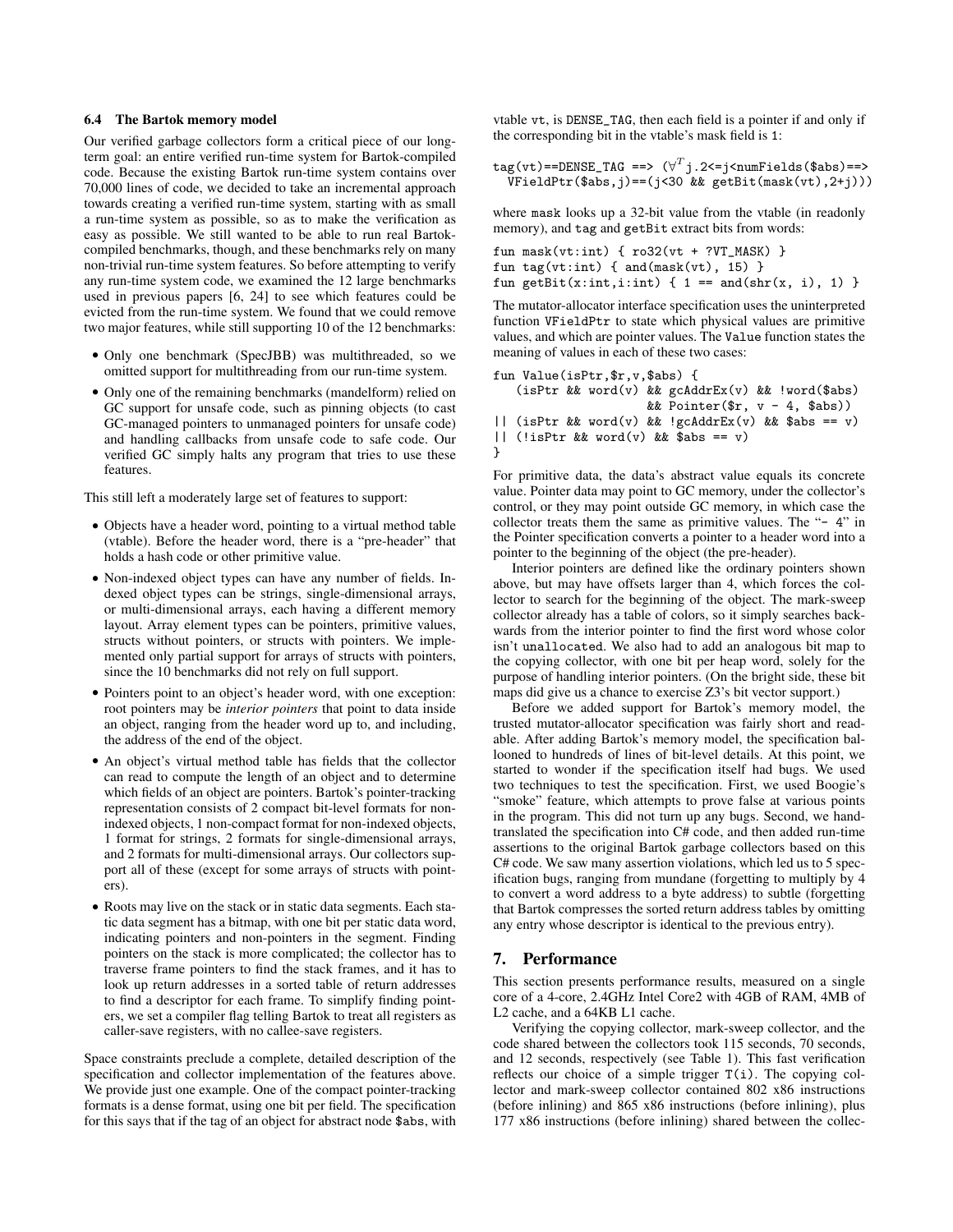

Figure 7. *Othello Performance Comparison: overall running time (in seconds) versus heap size(in KB).*



Figure 8. *Ahc Performance Comparison: overall running time (in seconds) versus heap size(in KB).*



Figure 9. *Go Performance Comparison: overall running time (in seconds) versus heap size(in KB).*



Figure 10. *Xlisp Performance Comparison: overall running time (in seconds) versus heap size(in KB).*



Figure 11. *Crafty Performance Comparison: overall running time (in seconds) versus heap size(in KB).*



Figure 12. *Zinger Performance Comparison: overall running time (in seconds) versus heap size(in KB).*



Figure 13. *Sat Performance Comparison: overall running time (in seconds) versus heap size(in KB).*



Figure 14. *Asmlc Performance Comparison: overall running time (in seconds) versus heap size(in KB).*



Figure 15. *Lcsc Performance Comparison: overall running time (in seconds) versus heap size(in KB).*



Figure 16. *Bartok Performance Comparison: overall running time (in seconds) versus heap size(in KB).*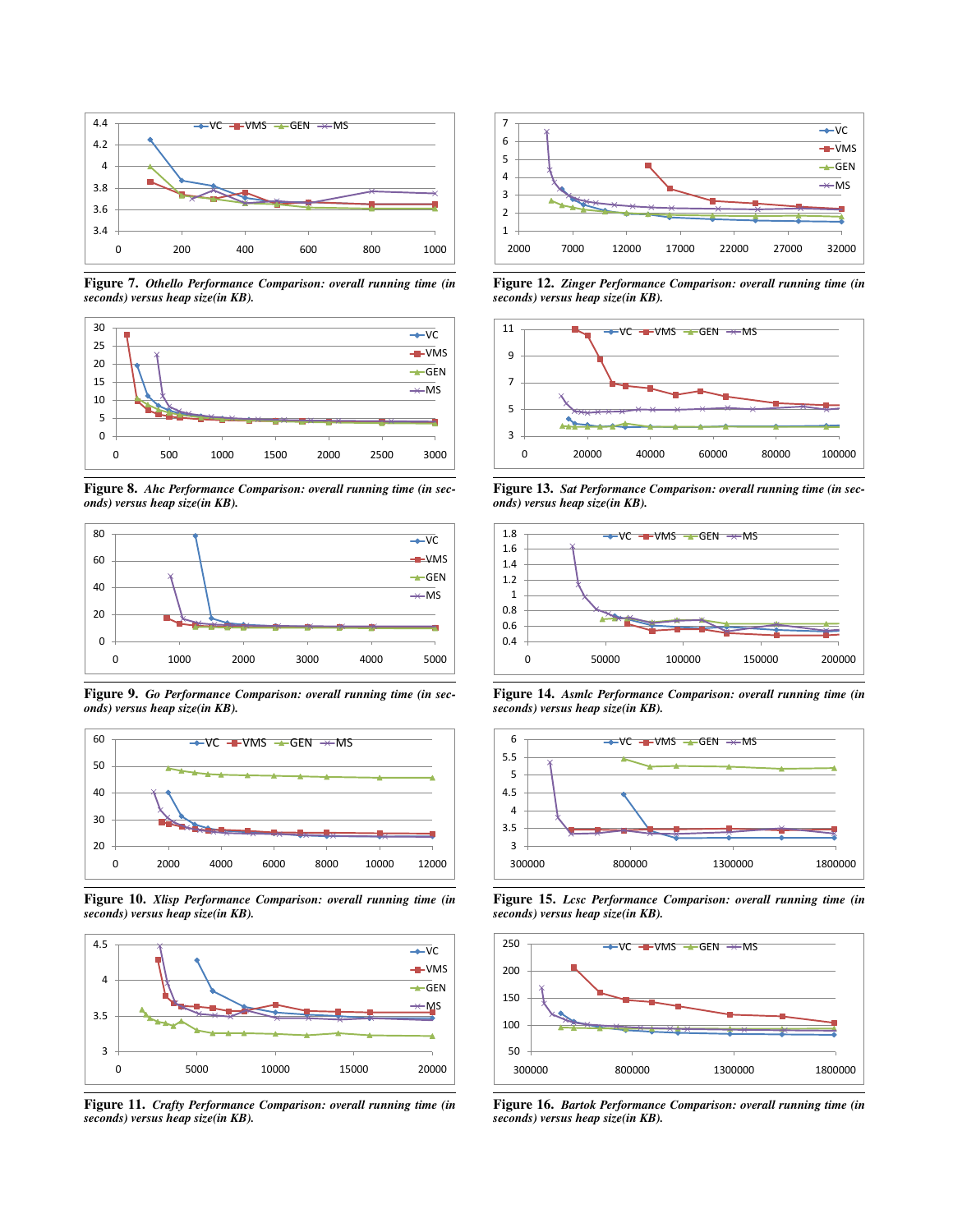|              | BoogiePL code    | x86               | Time to   |
|--------------|------------------|-------------------|-----------|
|              | (non-comment,    | instructions      | verify    |
|              | non-blank lines) | (before inlining) | (seconds) |
| Trusted defs | 546              |                   |           |
| Shared code  | 779              | 177               | 12        |
| Copying      | 2398             | 802               | 115       |
| Mark-sweep   | 3038             | 865               |           |

Table 1. Verification times for practical collectors

tors. The BoogiePL files for the copying and mark-sweep collectors contained 2398 non-comment, non-blank lines and 3038 noncomment, non-blank lines, plus 779 non-comment, non-blank lines of BoogiePL code shared between the collectors. The trusted definitions, including x86 instruction specifications and the Bartok interface specification, occupied 546 non-blank, non-comment lines.

Figures 7-16 show the performance of the 10 benchmarks described in section 6 as a function of heap size, both for our verified memory managers and for Bartok's native run-time system. We denote the verified copying collector by VC, the verified mark-sweep collector by VMS, the generational copying Bartok collector by GEN, and the Bartok standard mark-sweep collector by MS. These results demonstrate that (a) our collectors work on real benchmarks, and (b) the space and time consumption is in the same ballpark as Bartok's native run-time system. We emphasize the "ballpark" nature of the comparison between the verified collectors and the native Bartok collectors, because this comparison is highly unfair to the native collectors, which support more features than the verified collectors. In particular, Bartok's native run-time system supports multithreading, which adds synchronization overhead to the mutator and memory manager.

Bartok's native collectors were not designed to be used with a fixed heap size; they expect to grow the heap as needed. To get a time vs. space plot for the Bartok collectors, we varied the triggering mechanism used for heap growth, and then measured the actual heap space used. For the generational collector, we set the nursery size to 4MB or 1/4 of the maximum heap size, whichever was smaller.

Several benchmarks created fragmentation that made it difficult for the verified mark-sweep collector to find space for very large objects. The standard Bartok mark-sweep collector simply grows the heap when the current heap lacks space for a very large object; we configured the verified mark-sweep collector to set aside part of the heap as a wilderness area, used as a last resort for very large object allocation. While this wilderness area enabled these benchmarks to keep running under heavy fragmentation, the performance still suffered. For other benchmarks, though, the verified mark-sweep collector performed well across a large spectrum of heap sizes. The verified copying collector, as expected, required a larger minimum heap size, but performed asymptotically well as the heap size increased.

#### 8. Conclusion

We have presented two simple collectors with the minimal set of properties required to make them reasonably efficient in a practical setting. We have mechanically verified that these collectors maintain a heap representation that is faithful to a mutator-defined abstract heap, and have run the collector on large, off-the-shelf C# benchmarks.

Given the large size of the mutator-allocator specification, we were very curious to see whether our collectors would run correctly the first time. Alas, running the verified copying collector revealed two specification bugs that we hadn't caught before: Initialize's postcondition forgot to ensure that the ebp register

was saved, and the allocation postcondition specified a return value that was off by 4 bytes (a header/pre-header confusion). Thus, the copying collector ran correctly the *third* time we tried it, which is still no small achievement for a garbage collector hand-coded in assembly language. Furthermore, we were then able to verify the mark-sweep collector against the debugged specification, so that the mark-sweep collector ran correctly the first time we tried it. In addition, having a clear and well-tested specification is useful for TAL/PCC verifiers: based on the specification, we found a bug in our TAL verifier [6], which didn't check that the sparse pointer tracking formats mention no field more than once; this bug can allow TAL code to crash when linked to Bartok's native sliding/compacting collector.

The fast verification times give us hope that there is still room to grow to support more features and better GC algorithms. In particular, multithreading and pinning are essential for many applications and libraries. Pinning should be easy for the mark-sweep collector, but would complicate the copying collector: pinned objects fragment the heap, forcing the allocator to allocate from a non-contiguous free space. Multithreading would require reasoning about mutual exclusion (e.g. to keep allocators in different threads from allocating the same memory simultaneously), reasoning about suspending mutator threads during collection, and support for a more elaborate object pre-header word (for monitor operations on objects). As the collectors grow, modularity becomes more important, so we're interested to see if the Boogie/Z3 approach can be combined with modular verification approaches based on separation logic and/or higher-order logic; hopefully, the automation provided by Boogie/Z3 will allow verification at a scale where modularity becomes essential.

#### Acknowledgments

The authors would like to thank Nikolaj Bjørner, Shaz Qadeer, Shuvendu Lahiri, Bjarne Steensgaard, Jeremy Condit, Juan Chen, Zhaozhong Ni, and the anonymous reviewers for many helpful discussions, suggestions, and comments.

## References

- [1] Hezi Azatchi, Yossi Levanoni, Harel Paz, and Erez Petrank. An onthe-fly mark and sweep garbage collector based on sliding view. In *OOPSLA'03 ACM Conference on Object-Oriented Systems, Languages and Applications*, ACM SIGPLAN Notices, Anaheim, CA, November 2003. ACM Press.
- [2] Katherine Barabash, Ori Ben-Yitzhak, Irit Goft, Elliot K. Kolodner, Victor Leikehman, Yoav Ossia, Avi Owshanko, and Erez Petrank. A parallel, incremental, mostly concurrent garbage collector for servers. *ACM Transactions on Programming Languages and Systems*, 27(6):1097–1146, November 2005.
- [3] Mike Barnett, Bor-Yuh Evan Chang, Robert DeLine, Bart Jacobs, and K. Rustan M. Leino. Boogie: A Modular Reusable Verifier for Object-Oriented Programs. In Formal Methods for Components and Objects: 4th International Symposium, FMCO 2005.
- [4] Lars Birkedal, Noah Torpe-Smith, and John C. Reynolds. Local reasoning about a copying garbage collector. In POPL, pages 220– 231, Venice, January 2004. ACM Press.
- [5] Sam Borman. Sensible sanitation understanding the IBM Java garbage collector, part 1: Object allocation. *IBM developerWorks*, August 2002.
- [6] Juan Chen, Chris Hawblitzel, Frances Perry, Mike Emmi, Jeremy Condit, Derrick Coetzee, and Polyvios Pratikakis. Type-preserving compilation for large-scale optimizing object-oriented compilers. In PLDI, pages 183–192, Tucson, AZ, June 2008.
- [7] C. J. Cheney. A non-recursive list compacting algorithm. *Communications of the ACM*, 13(11):677–8, November 1970.